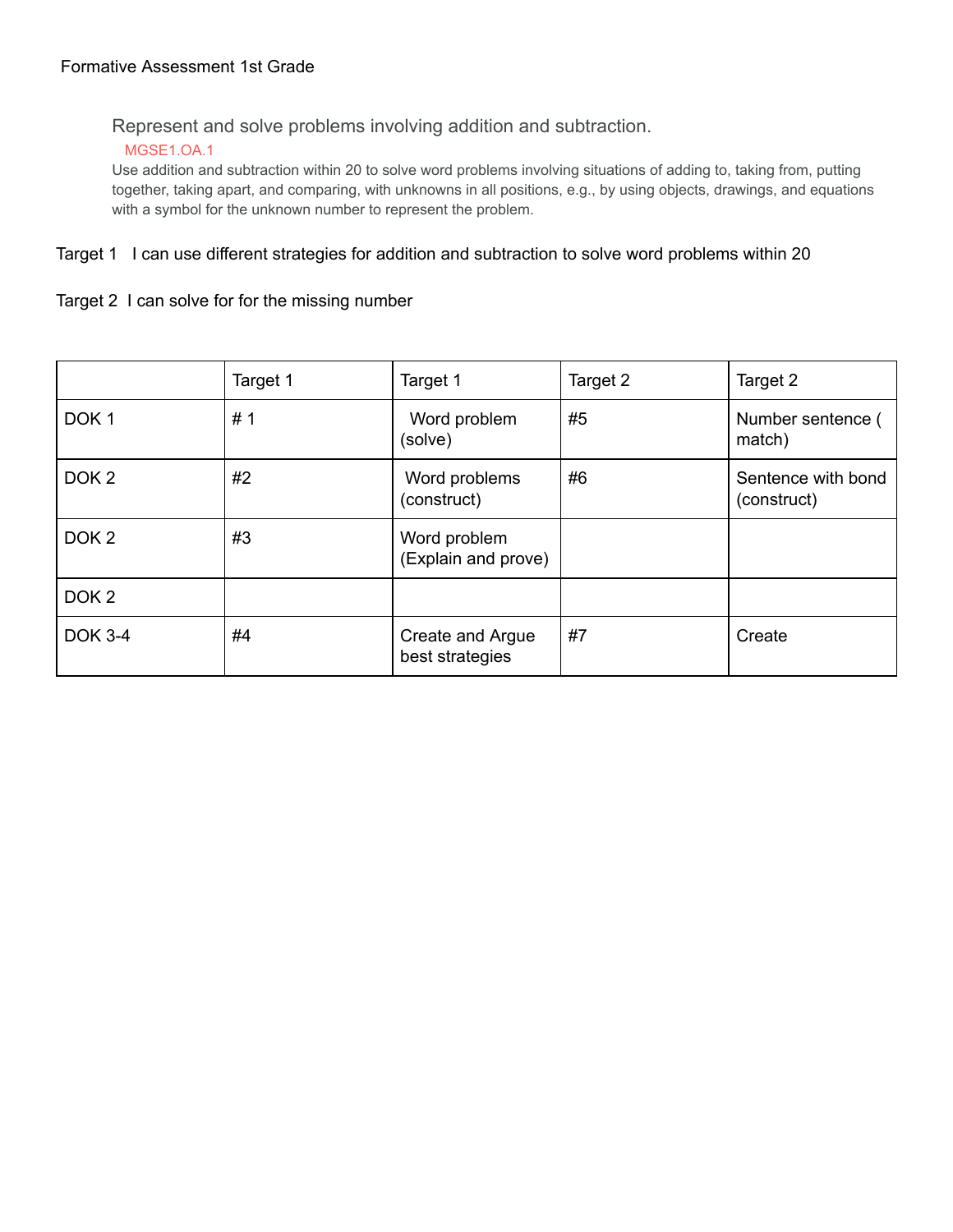MGSE1.OA.1 (Engage NY Module 1 lesson 33-39) Target 1

Name\_\_\_\_\_\_\_\_\_\_\_\_\_\_\_\_\_\_\_\_\_\_\_\_\_\_\_\_\_\_\_\_\_\_\_\_\_

(DOK 1, solve) (Engage NY 1:35)

1. Sydney had 9 building blocks on the table. Her sister gave her 4 more building blocks. How many building blocks does she have now?

She has building blocks now.

MGSE1.OA.1 (Engage NY Module 1 lesson 33-39) Target 1

 $Name$ 

(DOK 2, construct) (Engage NY 1:33 and 1:34)

2. Emily saw 12 birds in a tree. After a few minutes, 3 of the birds flew away. How many birds are in the tree now?

 $\frac{1}{2}$  -  $\frac{1}{2}$  =  $\frac{1}{2}$  =  $\frac{1}{2}$  =  $\frac{1}{2}$  =  $\frac{1}{2}$  =  $\frac{1}{2}$  birds are in the tree now.

Name\_\_\_\_\_\_\_\_\_\_\_\_\_\_\_\_\_\_\_\_\_\_\_\_\_\_\_\_\_\_\_\_\_\_\_\_\_

(DOK 2)

3. Sidney has 11 berries. She used some of them to make a smoothie. Now she has 5 berries. How many berries did she use to make a smoothie. Show your work

\_\_\_\_\_\_\_\_\_\_\_\_ = \_\_\_\_\_\_\_\_ – 5 \_\_\_\_\_\_\_\_\_\_ – 5 = \_\_\_\_\_\_\_\_\_\_

She used **berries to make a smoothie.**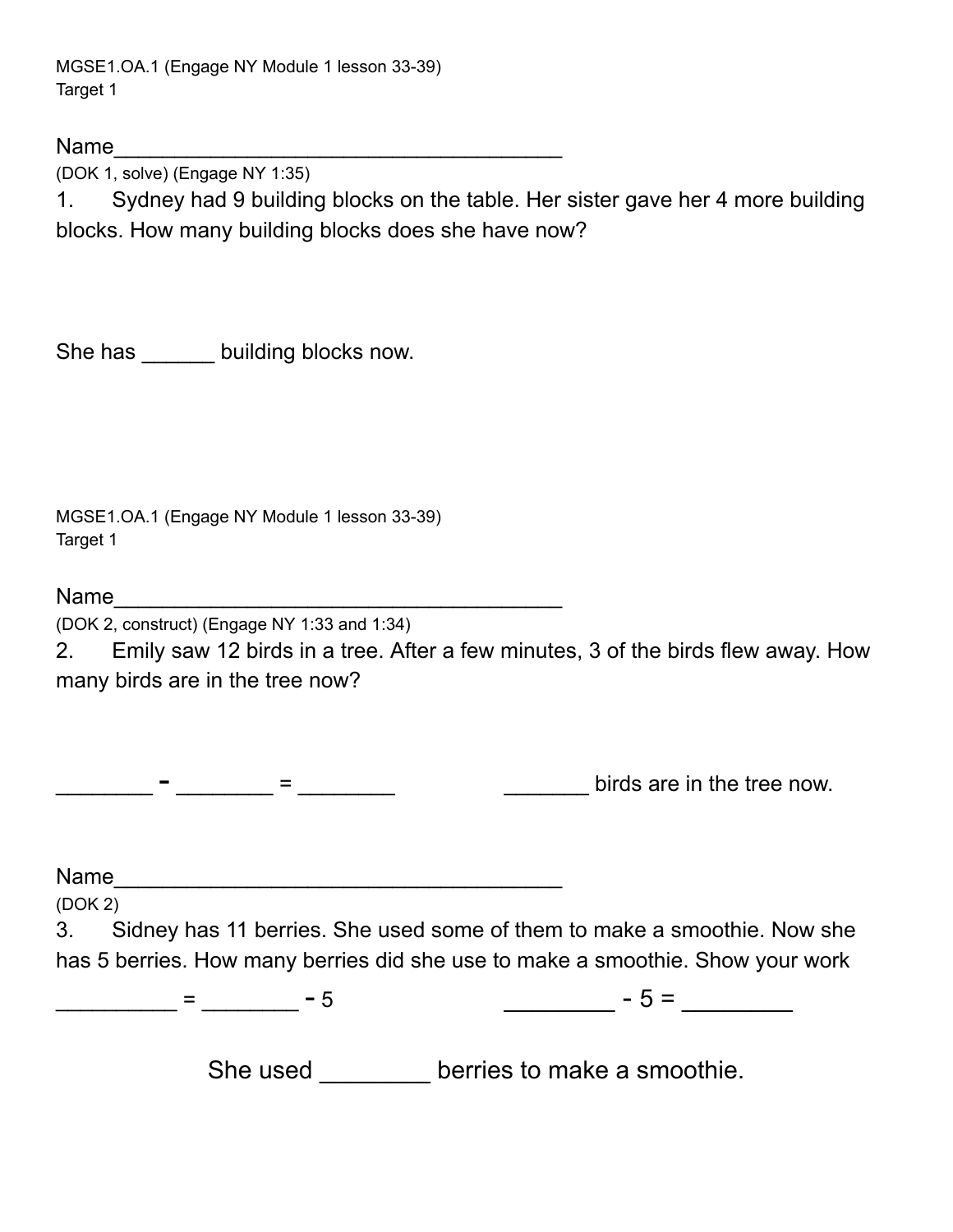$(DOK 4)$ 

Create an addition story problem. Solve your problem using two strategies. 4. Argue how your strategies for solving were the best ways to solve. 

Solve your problems using two strategies here:

Argue how your strategies for solving were the best ways to solve here: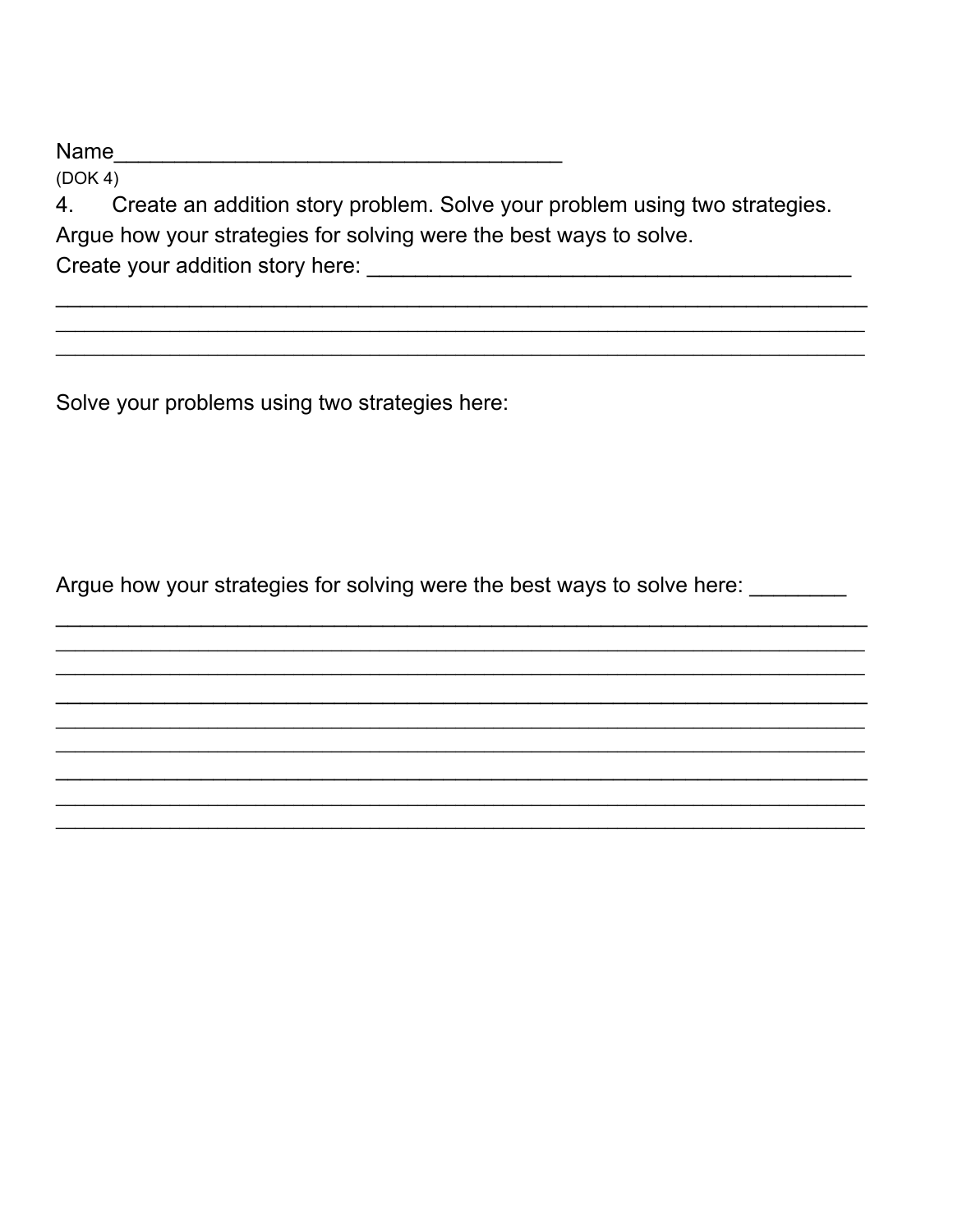MGSE1.OA.1 (Engage NY Module 1 lesson 33-39) Target 2

Name \_\_\_\_\_\_\_\_\_\_\_\_\_\_\_\_\_\_\_\_\_\_\_\_\_\_\_\_\_\_\_\_\_\_\_\_\_\_\_

(DOK 1, match)

5. Match the number sentence to the number bond.

\_\_\_\_\_\_\_\_\_\_ + \_\_\_\_\_\_\_\_ = \_\_\_\_\_\_\_\_\_

MGSE1.OA.1 (Engage NY Module 1 lesson 33-39) Target 2

Name\_\_\_\_\_\_\_\_\_\_\_\_\_\_\_\_\_\_\_\_\_\_\_\_\_\_\_\_\_\_\_\_\_\_\_\_\_\_\_

(DOK 2, construct) 6. Construct a number bond with this number sentence  $9 = 10 - 1$  or  $10 - 1 = 9$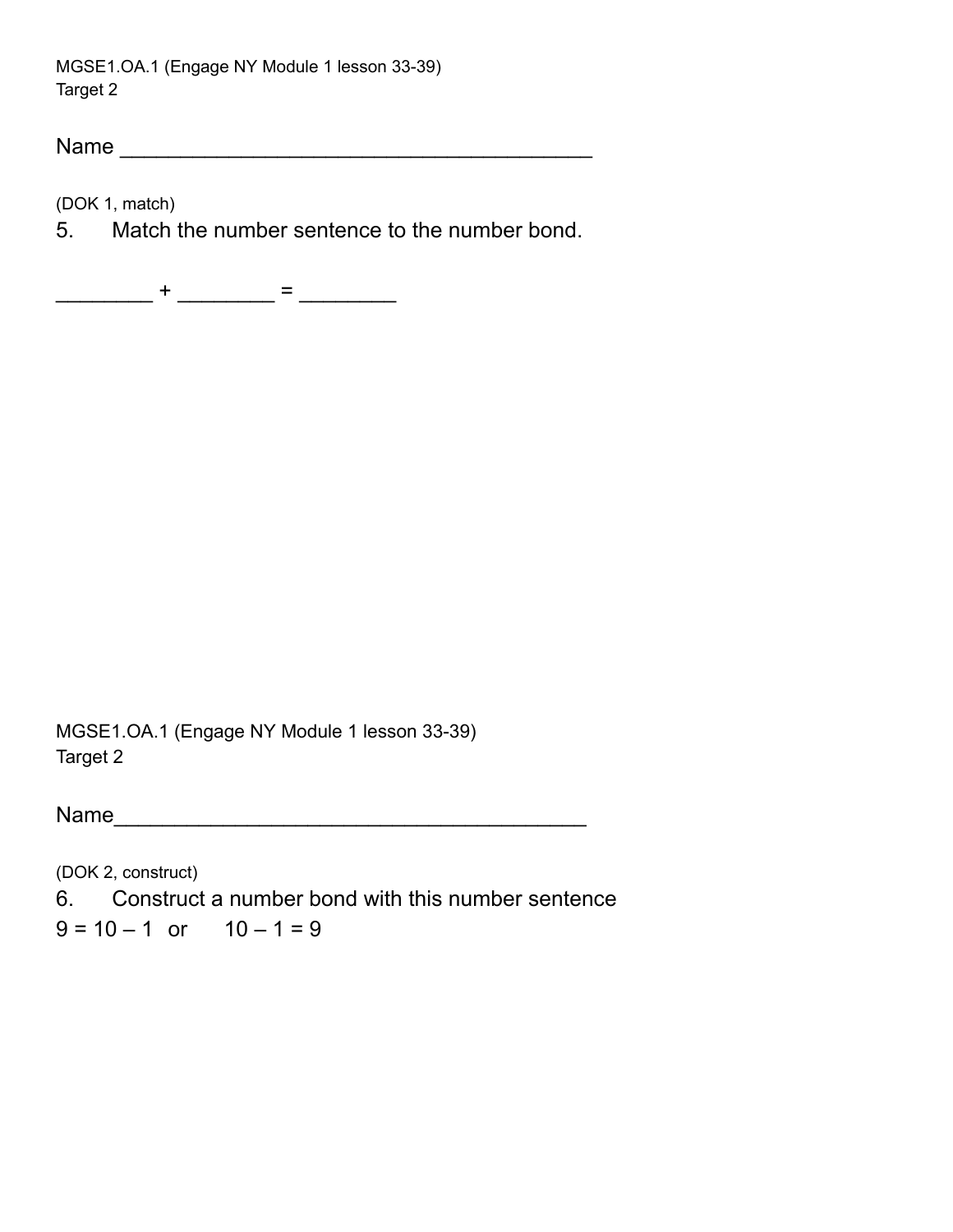MGSE1.OA.1 (Engage NY Module 1 lesson 33-39) Target 2

| <b>Name</b> |  |  |  |
|-------------|--|--|--|
| (DOK 3)     |  |  |  |

7. Construct an addition and subtraction sentence to match the story.

At the park, there are 6 friends playing baseball. Some more friends come. Now there are 10 friends playing.

\_\_\_\_\_\_\_\_ <sup>=</sup> \_\_\_\_\_\_\_\_ <sup>+</sup> \_\_\_\_\_\_\_\_ \_\_\_\_\_\_\_\_ - \_\_\_\_\_\_\_\_ <sup>=</sup> \_\_\_\_\_\_\_\_

MGSE1.OA.4 Target 1

Name\_\_\_\_\_\_\_\_\_\_\_\_\_\_\_\_\_\_\_\_\_\_\_\_\_\_\_\_\_\_\_\_\_\_\_\_\_

(DOK 1)

1. Draw a subtraction problem from the number bond.

MGSE.OA Target 1

| Name |
|------|
|------|

 $\frac{1}{2}$  ,  $\frac{1}{2}$  ,  $\frac{1}{2}$  ,  $\frac{1}{2}$  ,  $\frac{1}{2}$  ,  $\frac{1}{2}$  ,  $\frac{1}{2}$  ,  $\frac{1}{2}$  ,  $\frac{1}{2}$  ,  $\frac{1}{2}$ 

2. Create a subtraction sentence from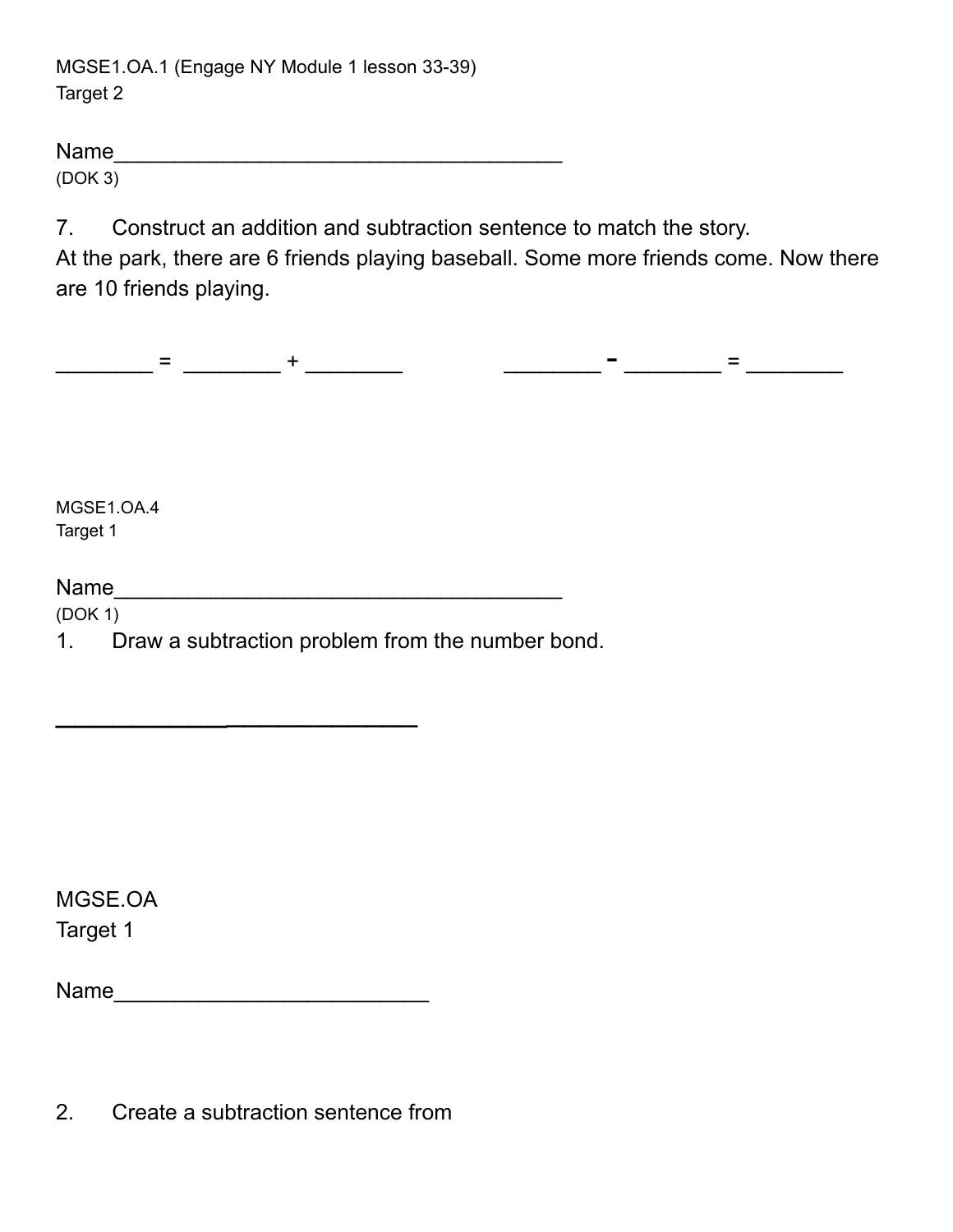| <b>Name</b> |  |  |  |
|-------------|--|--|--|
|             |  |  |  |

 $\mathcal{L}_\text{max}$  , where  $\mathcal{L}_\text{max}$  , we are the set of the set of the set of the set of the set of the set of the set of the set of the set of the set of the set of the set of the set of the set of the set of the set of

 $\mathcal{L}_\text{max}$  , where  $\mathcal{L}_\text{max}$  , we are the set of the set of the set of the set of the set of the set of the set of the set of the set of the set of the set of the set of the set of the set of the set of the set of

3. Make a math drawing and circle the part you know. Cross out the unknown part. Complete the number sentence and number bond.

MGSE1.OA.5 Target 1

Name\_\_\_\_\_\_\_\_\_\_\_\_\_\_\_\_\_\_\_\_\_\_\_\_\_\_\_\_

1. Explain how you could use a number line to solve this equation?

 $9 + 8 =$ 

MGSE1.OA.5 Target 1

Name\_\_\_\_\_\_\_\_\_\_\_\_\_\_\_\_\_\_\_\_\_\_\_\_\_\_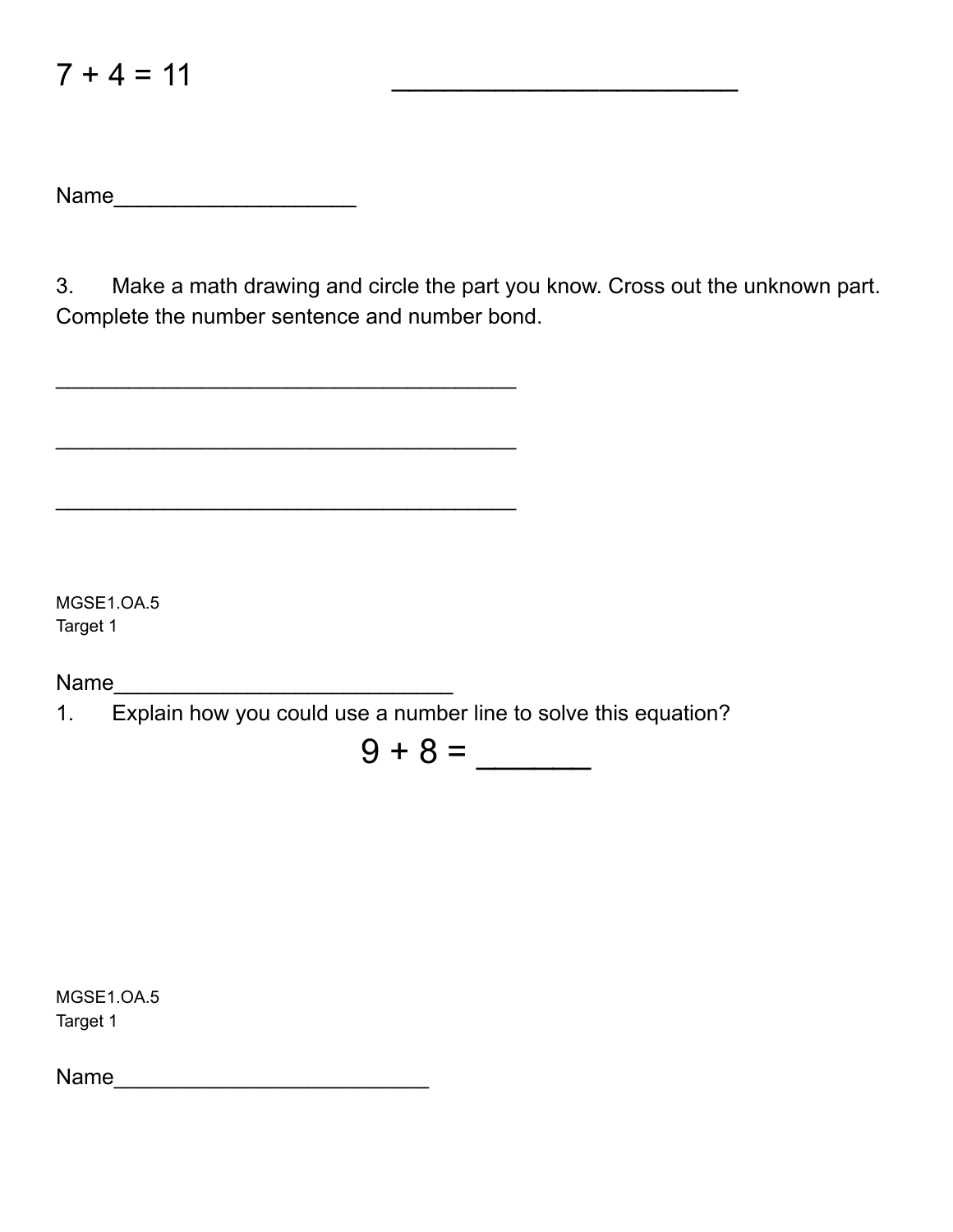| 2.       | Create a missing addend story problem. Solve your problem using two<br>strategies. Argue how your strategies for solving were the best ways to solve. |
|----------|-------------------------------------------------------------------------------------------------------------------------------------------------------|
|          |                                                                                                                                                       |
|          |                                                                                                                                                       |
|          |                                                                                                                                                       |
|          |                                                                                                                                                       |
|          |                                                                                                                                                       |
|          | Name                                                                                                                                                  |
|          |                                                                                                                                                       |
| 3.       | How is $4 + 5 = 9$ related to $9 - 5 = 4$ ?                                                                                                           |
|          |                                                                                                                                                       |
|          |                                                                                                                                                       |
|          |                                                                                                                                                       |
|          |                                                                                                                                                       |
|          |                                                                                                                                                       |
|          | <b>MGSE1.OA.5</b>                                                                                                                                     |
| Target 1 |                                                                                                                                                       |
|          |                                                                                                                                                       |
|          |                                                                                                                                                       |
| 4.       | Compare these two equations                                                                                                                           |
|          | $13 + 3 = 16$                                                                                                                                         |
|          |                                                                                                                                                       |
|          | $16 = 3 +$                                                                                                                                            |
|          | What do you notice?                                                                                                                                   |
|          |                                                                                                                                                       |
|          |                                                                                                                                                       |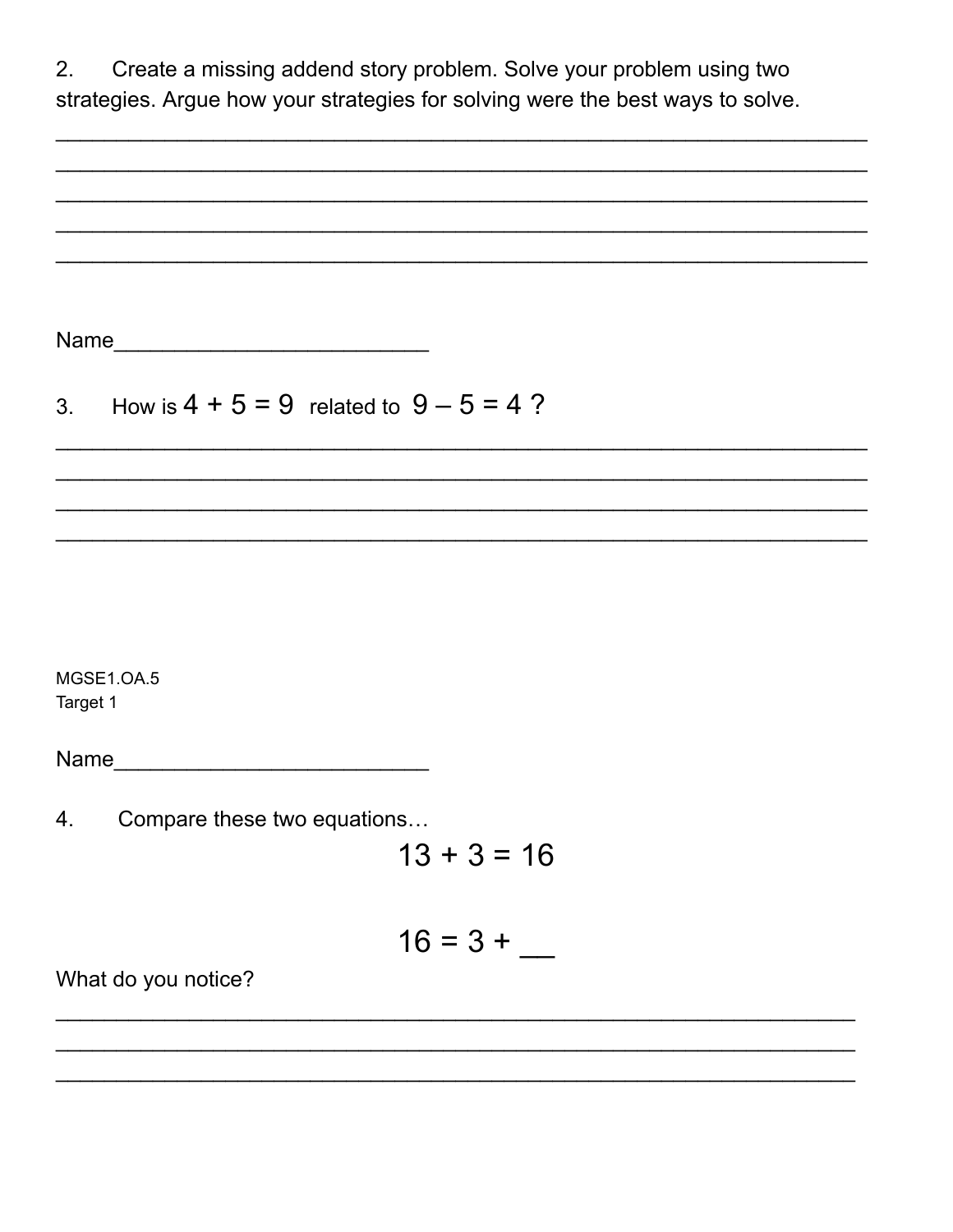MGSE1.OA.6 (Engage NY Topic I.) Target 1 Module 1 lessons 33-36

Name\_\_\_\_\_\_\_\_\_\_\_\_\_\_\_\_\_\_\_\_\_

Module 1 lessons 33-36

1. Recognize how to make 10 using number bonds.